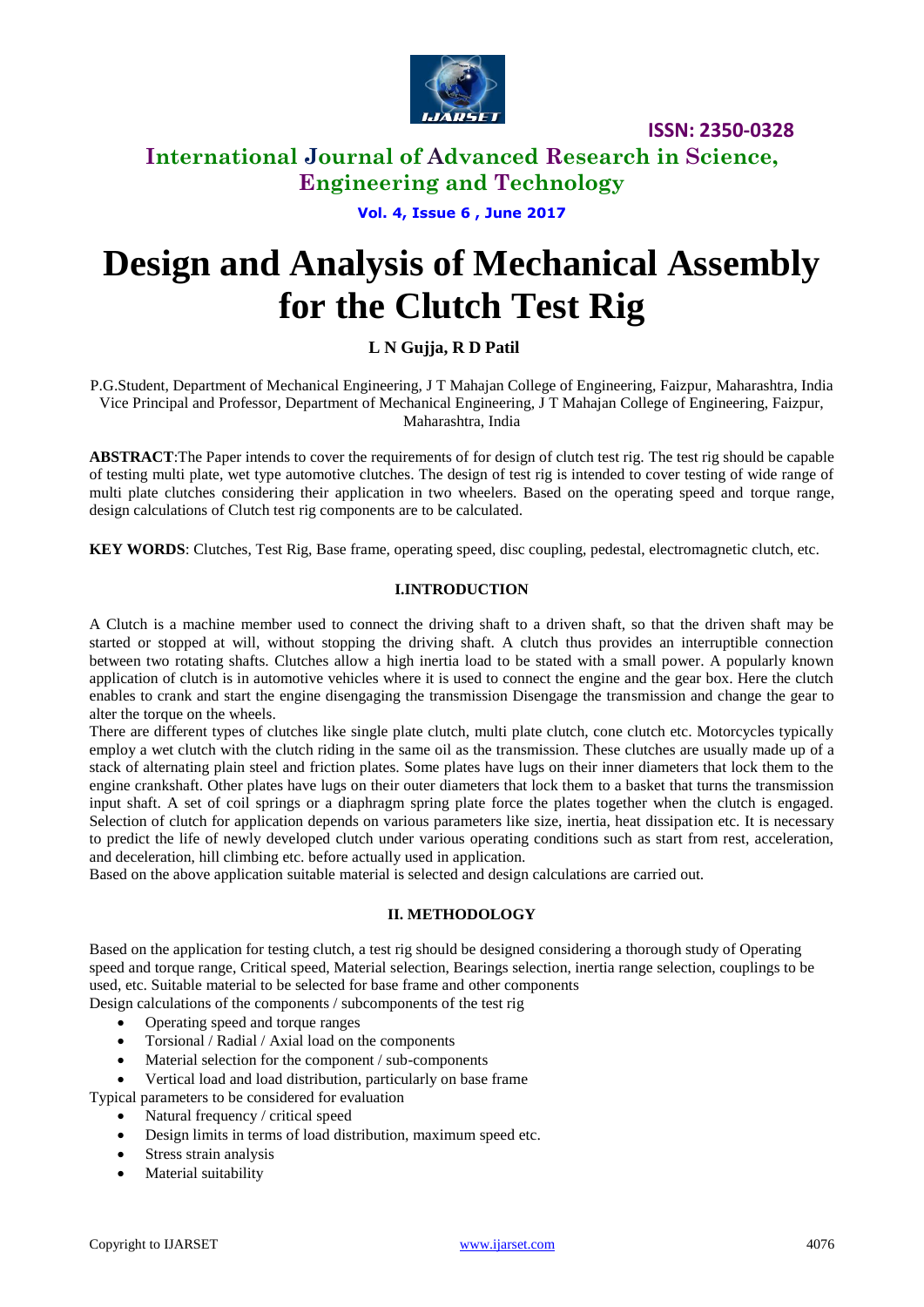

# **International Journal of Advanced Research in Science, Engineering and Technology**

### **Vol. 4, Issue 6 , June 2017**

### **III. PROPOSED LAYOUT OF THE CLUTCH TEST RIG**

Block diagram shows the proposed layout. Based on the design calculation considering inertia and other parameters modification in the block diagram will be done.

| Motor 1 | <b>EM Clutch</b><br>& Bearing | Flywheel | Clutch to be<br>tested<br>Submerged<br>in oil | <b>EM Clutch</b><br>& Bearing | Motor 2 |
|---------|-------------------------------|----------|-----------------------------------------------|-------------------------------|---------|
|---------|-------------------------------|----------|-----------------------------------------------|-------------------------------|---------|

The test layout shown above represents the proposed layout for Clutch test rig. It consists of motor on both ends. Motor on the left end represents engine side and on the other end represents the chassis dynamometer. Flexible disc coupling are provided on both the ends to couple motor and pedestal assembly. The pedestal assembly is connected with disc coupling and input side bearing unit with countershaft assembly where in clutch to be tested will be placed connected to output side bearing unit. Pedestal assembly with Electromagnetic (EM) clutch is provided on the output side connected by flexible disc coupling.

The proposed test rig consists of

Base frame

A base frame provides a surface onto which various mechanical components are mounted. Different components, e.g. motors and gearboxes, have to be mounted at different center line heights relative to the mounting surface to provide shaft alignment. The base frame must be stiff enough to remain in correct alignment when subjected to bending, twisting and vibrational effects during operation.

Motors

Two motors will be used. One representing the engine side of the vehicle by providing power and other representing vehicle side and road conditions. Motor selection is important considering the application varies from testing clutches used for 100 cc to 1000 cc capacity engines.

Disc couplings

Disc coupling by definition, transmits torque from a driving to a driven bolt tangentially on a common bolt circle. Torque is transmitted between the bolts through a series of thin, stainless steel discs assembled in a pack. Misalignment is accomplished by deforming of the material between the bolts. A disc coupling is a high performance motion control (Servo) coupling designed to be the torque transmitting element (by connecting two shafts together) while accommodating for shaft misalignment. It is designed to be flexible, while remaining torsionally strong under high torque loads. There are two different styles of disc coupling.

Single Disc: Style couplings are composed of two hubs (the ends of the coupling, which are typically made from aluminum, but stainless steel is used as well) and a single, flat, stainless steel disc spring.

Double Disc: Style coupling is also composed of two hubs, but has an additional center spacer sandwiching two disc springs. The center spacer can be made out of the same material as the hubs, but is sometimes available in insulating acetyl, which makes the coupling electrically isolating.

The difference between the two styles is that single disc couplings cannot accommodate parallel misalignment due to the complex bending that would be required of the lone disc. Double disc styles allow the two discs to bend in opposite directions to better manage parallel offset. The discs are fastened to the hubs (and center spacer on double disc styles) with tight fitting pins that do not allow any play or backlash between the disc and the hubs. The discs can be bent easily and as a result, disc couplings have some of the lowest bearing loads available in a motion control coupling.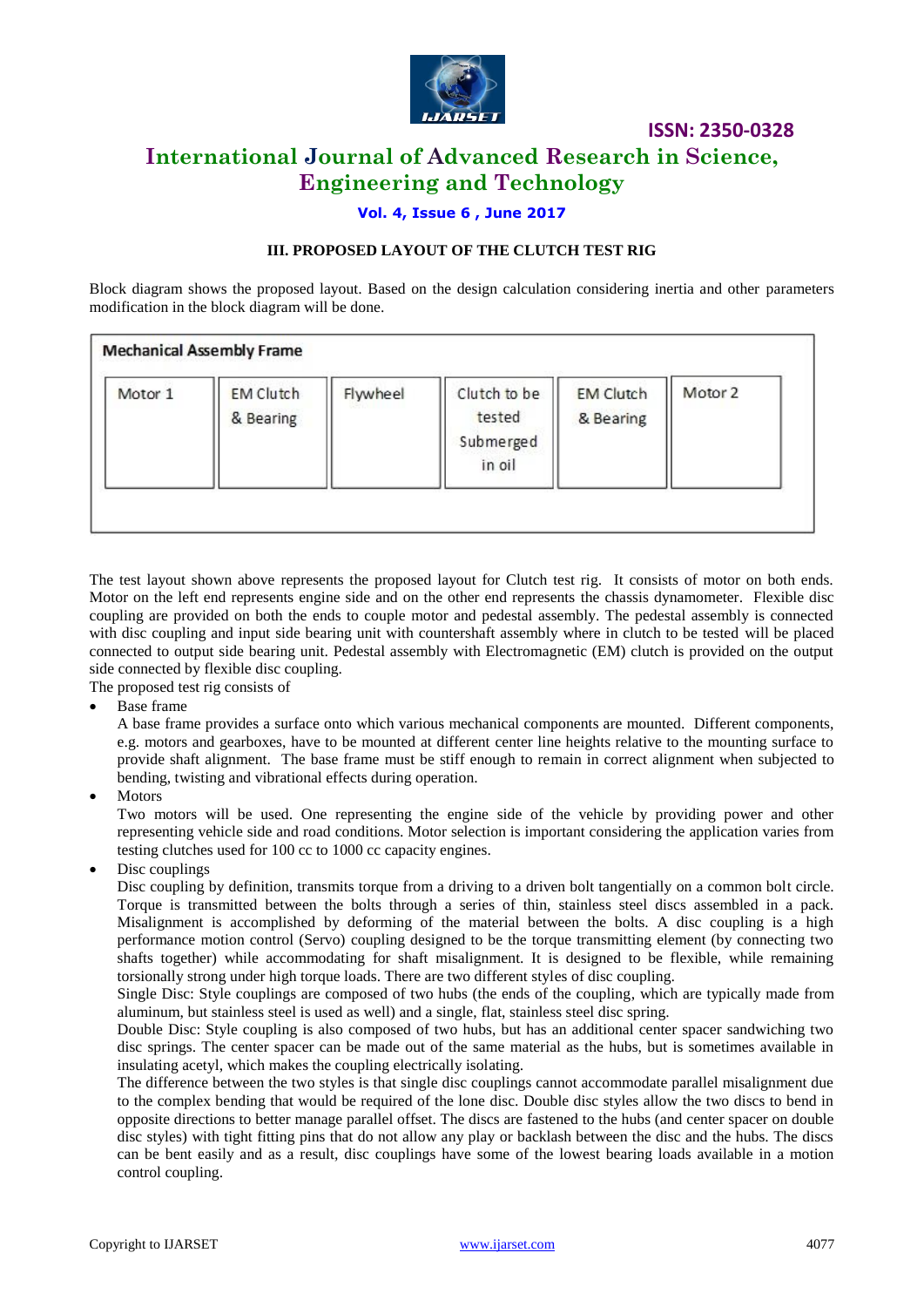

# **International Journal of Advanced Research in Science, Engineering and Technology**

### **Vol. 4, Issue 6 , June 2017**

Torsionally stiff and still flexible, disc couplings are a great solution for high speed applications. The downside is that they are more delicate than the average coupling and can be damaged if misused. Special care should be taken to ensure that misalignment is within the ratings of the coupling

Here considering out application and torque requirement we have to select suitable Flexible coupling like RIGIFLEX-N, Steel lamina coupling.

Rigiflex Couplings are used on such applications which require a reliable and maintenance free torque transmission with shaft displacement at the same time.

Pedestals for bearing

Pedestals (also known as Pillow Blocks) are the most common method of mounting roller bearings. The maximum safe radial load for a pedestal is based on the static rating of the corresponding size of roller bearing. Pedestals should be fully supported on a flat, rigid surface to avoid distortion of the pedestal or deflection under load. Standard pedestals are manufactured from grey iron. Ductile iron and steel pedestals are also available and should be considered for shock or pulsating loads.

Sliding arrangement on input side for clutch mounting

Suitable sliding arrangement to be made considering the movement to be made for maintenance and placing the new clutch test sample for test.

Electromagnetic clutch

Electromagnetic clutches operate electrically, but transmit torque mechanically. This is why they used to be referred to as electro-mechanical clutches. Over the years, EM became known as electromagnetic versus electro mechanical, referring more about their actuation method versus physical operation. Since the clutches started becoming popular over 60 years ago, the variety of applications and clutch designs has increased dramatically, but the basic operation remains the same.

Single-face clutches make up approximately 90% of all electromagnetic clutch sales.

The electromagnetic clutch is most suitable for remote operation since no linkages are required to control its engagement. It has fast, smooth operation. However, because energy dissipates as heat in the electromagnetic actuator every time the clutch is engaged, there is a risk of overheating. Consequently the maximum operating temperature of the clutch is limited by the temperature rating of the insulation of the electromagnet. This is a major limitation. Another disadvantage is higher initial cost.EM Clutch will be used only to disconnect the output when speed is zero in our application.

Input and output bearing shaft assembly

The assembly of bearing will consist of shafts assembly to fit different types of clutches to be tested. It will be ensured that oil flow is continuous as in this case multi plate clutches will be tested.

A separate unit for oil pumping is to be designed in order to ensure that oil flow on the clutch to be tested should represent the real vehicle condition.

#### **Whirling Speed of Shaft**

The operating speed range of the shafts is 300 to 10000 rpm. In view of the same the "Whirling Speed" i.e.; "Critical Speed" of the shaft needs to be above the operating speed range. Classical calculations were done to calculate the critical speed, formula for the same is given below.

Based on the calculations, the critical speed of the shaft is 13708 rpm which is 37% above the peak operating speed.